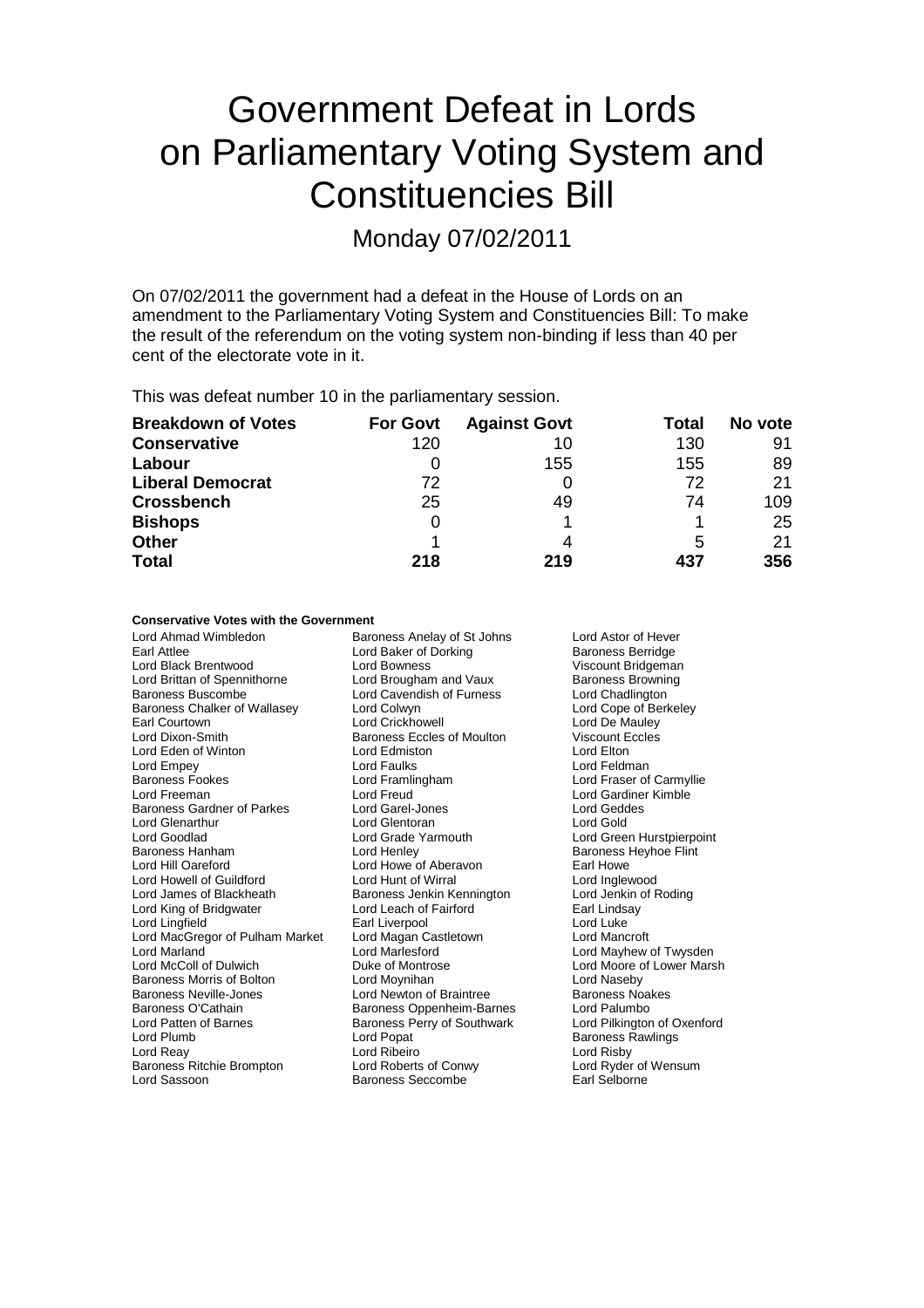Lord Sheikh Lord Skelmersdale<br>Baroness Stedman-Scott Lord Stewartby Lord Strathclyde Lord Taylor of Holbeach Lord Trefgarne<br>
Lord Trimble Lord Trumble Lord Trumble Lord Trumble Lord Trum Lord Trimble Lord True Baroness Trumpington Lord Wade of Chorlton

Lord Swinfen

Lord Selsdon **Baroness Sharples** Cord Shaw of Northstead<br>
Lord Sheikh Lord Skelmersdale Lord Spicer Viscount Ullswater **Baroness**<br>
Baroness Warsi **Baroness Verman** 

### **Conservative Votes against the Government**

Lord Brooke of Sutton Mandeville Earl Cathcart Lord Dobbs Lord Forsyth of Drumlean Lord Hamilton of Epsom Lord Higgins Lord Hodgson of Astley Abbotts Lord Lamont of Lerwick

Baroness Stowell Beeston Baroness Wheatcroft Baroness Wilcox Viscount Younger Leckie

### **Labour Votes with the Government**

### **Labour Votes against the Government**

Baroness Armstrong Hill Top Lord Bach Baroness Bakewell Baroness Bakewell Baroness Bakewell Baroness Bakewell<br>
Lord Barnett Lord Bassam of Brighton Lord Berkeley Baroness Billingham Lord Brett Lord Brooke of Alverthorpe Lord Brookman<br>
Lord Brooks of Tremorfa Lord Campbell-Savours Lord Carter of Coles Lord Brooks of Tremorfa<br>
Lord Christopher Lord Clark of Windermere Lord Christopher Lord Clark of Windermere Lord Clarke of Hampstead<br>
Lord Clinton-Davis Lord Collins Highbury Lord Corbett of Castle Vale Lord Clinton-Davis Lord Collins Highbury Lord Corbett of Castle Vale<br>Baroness Crawley Lord Corbett of Castle Vale<br>Lord Cunningham of Felling Lord Davidson of Glen Clova Baroness Crawley **Carolic Cunningham of Felling** Lord Davidson of Glen Cord Davidson of Glen Cord Davidson Cord C<br>Lord Davies Stamford Lord Davies of Oldham Lord Davies of Coity Lord Davies Stamford Lord Davies of Oldham Lord Davies of Oldham Lord Davies of Oldham Lord Dravson Lord Dixon Baroness Drake Lord Drays Lord Drays Baroness Drake Lord Drays Lord Drays<br>Cord Dubs Lord Elder Lord Dubs Lord Eatwell Lord Elder Lord Evans of Watford **Lord Evans of Temple Guiting** Lord Falconer of Thoroton<br>
Baroness Falkender **Baroness Farrington** of Ribbleton Lord Faulkner of Worcester Lord Foster of Bishop Auckland Lord Foulkes of Cumnock Baroness Gale<br>Baroness Gibson of Market Rasen Lord Giddens Baroness Golding Baroness Gibson of Market Rasen Lord Giddens **Baroness Golding**<br>
Baroness Gould of Potternewton Lord Graham of Edmonton Lord Gordon of Strathblane Baroness Gould of Potternewton<br>Lord Grantchester **Baronton Cornel Lord Grenfell** Lord Grantchester Lord Grenfell Lord Griffiths of Burry Port Lord Grocott Lord Harrison Lord Hart Lord Hart of Chilton Lord Hart of Chilton Lord Hart of Chilton Lord Hart of Chilton Lord Hart of Chilton Lord Hart of Chilton Lord Hart of Chilton Lord Hart of Chilton Lord Hart of Chil Lord Haworth **Baroness Healy Primrose Hill** Baroness Henig<br>Lord Hollick **Baroness Hollis of Heigham** Lord Howarth of Newport Baroness Howells of St Davids<br>
Baroness Hughes Stretford
Lord Hughes of Woodside
Lord Hunt of Kings Heath Baroness Hughes Stretford Lord Hughes of Woodside<br>
Lord Hunt of Chesterton Baroness Jay of Paddington Lord Hunt of Chesterton **Baroness Jay of Paddington** Baroness Jones of Whitchurch<br>
Lord Jones **Contained Baroness Jay of Paddington** Baroness Jones of Whitchurch Lord Jones **Lord Lord Jordan Collact Corporation** Lord Cord Lord Kennedy Southwark<br>
Lord King of West Bromwich **Baroness Kinnock Holyhead** Lord Knight Weymouth Lord King of West Bromwich Baroness Kinnock Holyhead Lord Knight Lord Eitch<br>Lord Layard Lord Lord Lord Lea of Crondall Lord Lord Leitch Lord Layard **Lord Lea of Crondall** Lord Lea of Crondall Lord Lea Lord Leitch<br>
Lord Levy **Lord Lord Lord Lord Lord Lord Lord Liddle** Lord Levy **Baroness Liddell Coatdyke**<br>
Lord Lipsev Lord Lofthouse of Pontefrac Lord Macdonald of Tradeston Lord MacKen<br>Lord Maxton Baroness MacAvoy Lord Maxton Lord McAvoy Lord McConnell Glenscorrodale Baroness McDonagh **Lord McFall Alcluith** Baroness McIntosh of Hudnall<br>
Lord McKenzie of Luton Lord Mitchell **Baroness Morgan** of Huyton Lord McKenzie of Luton Lord Mitchell **Lord Mitchell** Baroness Morgan of Huyton<br>Lord Morgan **Baroness Morgan of Drefelin** Lord Morris of Manchester Lord Morgan baroness Morgan of Drefelin<br>
Lord Morris of Aberavon<br>
Lord Morris of Handsworth Lord Morris of Aberavon Lord Morris of Handsworth Lord Myners Lord Patel of Bradford Lord Pendry Lord Pendry Baroness Pitkeath<br>Lord Ponsonby of Shulbrede Lord Prescott Baroness Prosser Lord Ponsonby of Shulbrede Lord Prescott<br>
Lord Puttnam Baroness Quin Lord Puttnam **Example 2** Baroness Quin Baroness Ramsay of Cartvale<br>
Lord Reid Cardowan Baroness Rendell of Babergh Lord Rosser Lord Rowlands Baroness Royall of Blaisdon Lord Sawyer Baroness Scotland of Asthal Lord Sewel Correspondent Simon Correspondences Sheldon Baroness Smith Baroness Smith Baroness Smith Basildon<br>
Lord Stevenson Balmacara<br>
Lord Stone of Blackheath Baroness Taylor of Bolton Lord Taylor of Blackburn Baroness Thorness Thorness Thorness Thorness Thorness Thorness Thorness Thorness Thorness Thorness Thorness Thorness Thorness Thorness Thorness Thorness Thorness Thorness Lord Tomlinson<br>
Lord Tunnicliffe Santa Cord Turnber Lord Tunnicliffe Lord Turnberg Communication Camden<br>
Baroness Wall of New Barnet Lord Warner Communication Communication Communication Communication Communication Baroness Wall of New Barnet Lord Warner **Lord Warner Baroness Warwick of Undercliffe**<br>Baroness Wheeler Baroness Whitaker **Baroness Whitaker** Lord Whitty **Baroness Wheeler Baroness Whitaker Lord White**<br>Baroness Wilkins **Baroness Williams of Flyel** and Wills Baroness Wilkins **Lord Williams of Elvel**<br>
Lord Wood Anfield
Lord Young of Norwoo

Lord Anderson of Swansea Baroness Andrews **Lord Anderson of Sandwell**<br>Baroness Armstrong Hill Top Lord Bach **Corress Candwell** Lord Bassam of Brighton Lord Berkeley<br>
Lord Bilston Lord Borrie Baroness Farrington of Ribbleton Lord Faulkner of Ribbleton Lord Faulkner of Cumnock Cale Baroness Hollis of Heigham Lord Howarth Lord Howarth Cord Howarth Cord Hoyle Lord Lofthouse of Pontefract Lord Lympne<br>Lord MacKenzie of Culkein Baroness Massey of Darwen Lord O'Neill of Clackmannan Lord Patel of Blackburn Cord Pendry<br>
Baroness Pitkeathley Baroness Rendell of Babergh Lord Young of Norwood Green

Baroness Smith of Gilmorehill<br>I ord Solev Lord Stone of Blackheath Baroness Symons of Vernham Dean<br>
Lord Taylor of Blackburn Baroness Thornton